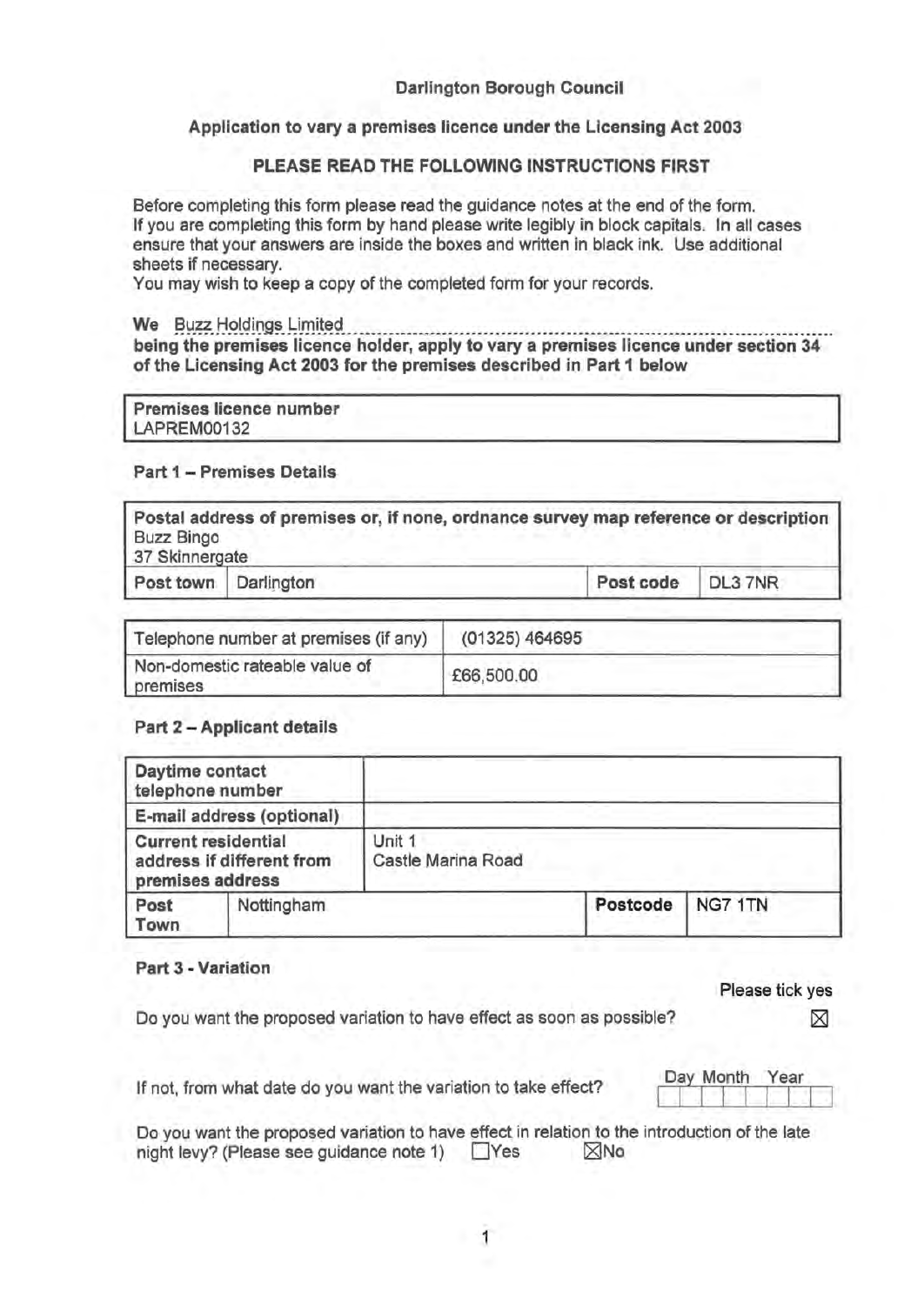**Please describe briefly the nature of the proposed variation** (Please read guidance note 2)

To extend the sale of alcohol on Friday and Saturday 1100 to 0100 the following morning; extend regulated entertainment on Friday and Saturday 1000 to 0100 the following morning and extend late night refreshment Friday and Saturday 2300 to 0100 the following morning; also opening hours to be extended on Friday and Saturday 1000 to 0130 the following morning. All other licensable activities, hours and conditions to remain as existing.

If your proposed variation would mean that 5,000 or more people are expected to attend the premises at any one time, please state the number expected to attend

| N/A |  |  |
|-----|--|--|
|-----|--|--|

### **Part 4 Operating Schedule**

Please complete those parts of the Operating Schedule below which would be subject to change if this application to vary is successful.

|    | Provision of regulated entertainment (Please read guidance note 3)                                          | Please tick all th<br>apply |
|----|-------------------------------------------------------------------------------------------------------------|-----------------------------|
| a) | plays (if ticking yes, fill in box A)                                                                       |                             |
| b) | films (if ticking yes, fill in box B)                                                                       | X                           |
| C) | indoor sporting events (if ticking yes, fill in box C)                                                      |                             |
| d) | boxing or wrestling entertainment (if ticking yes, fill in box D)                                           |                             |
| e) | live music (if ticking yes, fill in box E)                                                                  | ⊠                           |
| f) | recorded music (if ticking yes, fill in box F)                                                              | ⊠                           |
| g) | performances of dance (if ticking yes, fill in box G)                                                       | x                           |
| h) | anything of a similar description to that falling within (e), (f) or (g)<br>(if ticking yes, fill in box H) | ⊠                           |
|    | Provision of late night refreshment (if ticking yes, fill in box I)                                         | ⊠                           |
|    | Sale by retail of alcohol (if ticking yes, fill in box J)                                                   | ⊠                           |
|    | In all cases complete boxes K, L and M                                                                      |                             |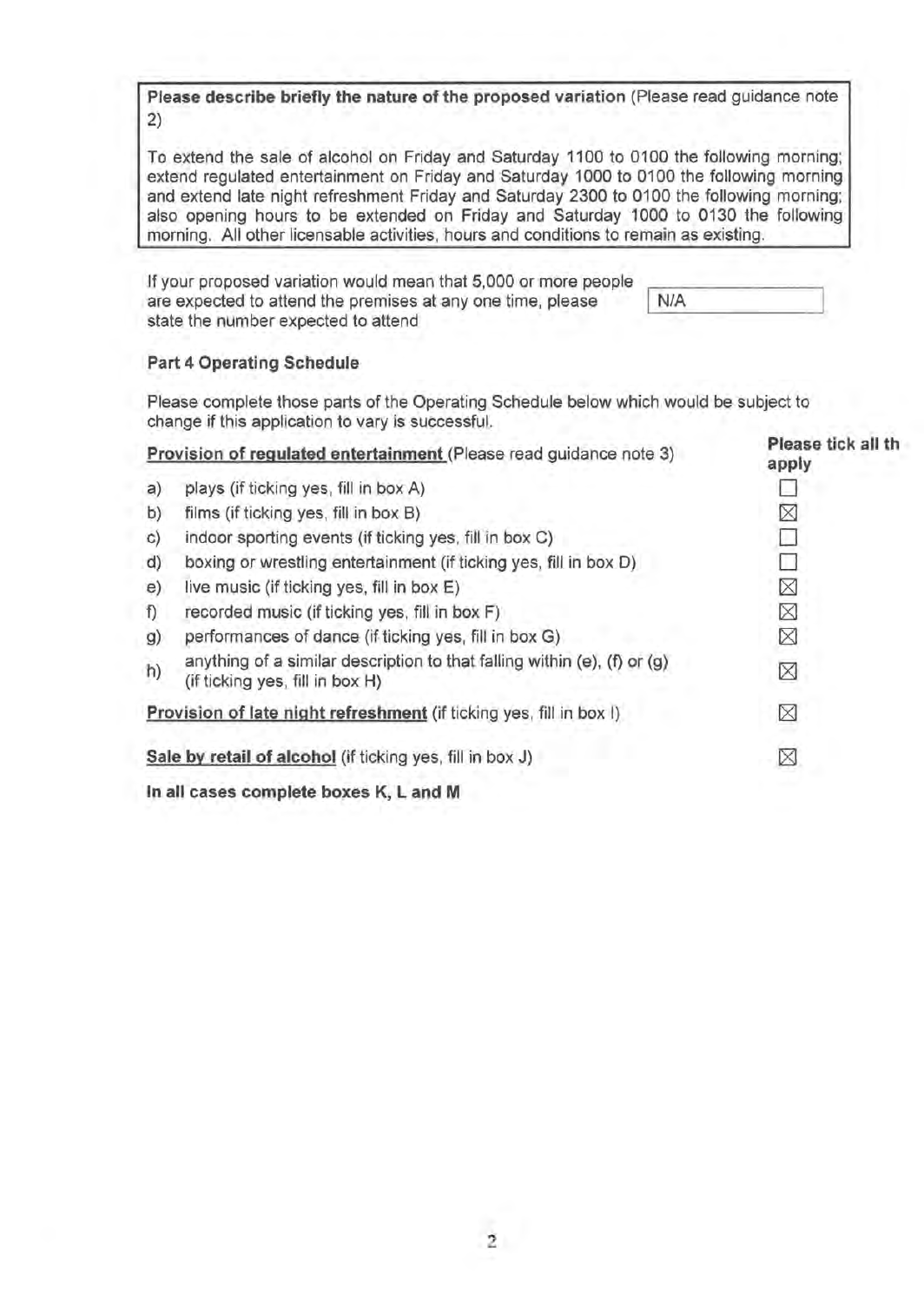| Plays<br>Standard days and               |              |        | Will the performance of a play take place<br>indoors or outdoors or both - please tick                                        | Indoors  |  |
|------------------------------------------|--------------|--------|-------------------------------------------------------------------------------------------------------------------------------|----------|--|
| timings (please read<br>guidance note 8) |              |        | (please read guidance note 4)                                                                                                 | Outdoors |  |
| Day                                      | <b>Start</b> | Finish |                                                                                                                               | Both     |  |
| Mon                                      |              |        | Please give further details here (please read guidance note 5)                                                                |          |  |
| Tue                                      |              |        |                                                                                                                               |          |  |
| Wed                                      |              |        | State any seasonal variations for performing plays (please<br>read guidance note 6)                                           |          |  |
|                                          |              |        |                                                                                                                               |          |  |
| Thur                                     |              |        |                                                                                                                               |          |  |
| Fri                                      |              |        | Non standard timings. Where you intend to use the premises<br>for the performance of plays at different times to those listed |          |  |
| Sat                                      |              |        | in the column on the left, please list (please read guidance<br>note 7)                                                       |          |  |

### **B**

| Films<br>Standard days and<br>timings (please read<br>guidance note 8) |                        |       | Will the exhibition of films take place                                                                                                   | Indoors  | ⊠ |
|------------------------------------------------------------------------|------------------------|-------|-------------------------------------------------------------------------------------------------------------------------------------------|----------|---|
|                                                                        |                        |       | indoors or outdoors or both - please tick<br>(please read guidance note 4)                                                                | Outdoors |   |
| Day                                                                    | <b>Start</b><br>Finish |       |                                                                                                                                           | Both     |   |
| Mon                                                                    | 10:00                  | 24:00 | Please give further details here (please read guidance note 5)                                                                            |          |   |
| Tue                                                                    | 10:00                  | 24:00 | <b>AS EXISTING</b>                                                                                                                        |          |   |
| Wed                                                                    | 10:00                  | 24:00 | State any seasonal variations for the exhibition of films<br>(please read guidance note 6)                                                |          |   |
| Thur                                                                   | 10:00                  | 24:00 |                                                                                                                                           |          |   |
| Fri                                                                    | 10:00                  | 01:00 | Non standard timings. Where you intend to use the premises                                                                                |          |   |
| Sat                                                                    | 10:00                  | 01:00 | for the exhibition of films at different times to those listed in<br>the column on the left, please list (please read guidance note<br>7) |          |   |
| Sun                                                                    | 12:00                  | 24:00 | <b>AS EXISTING</b>                                                                                                                        |          |   |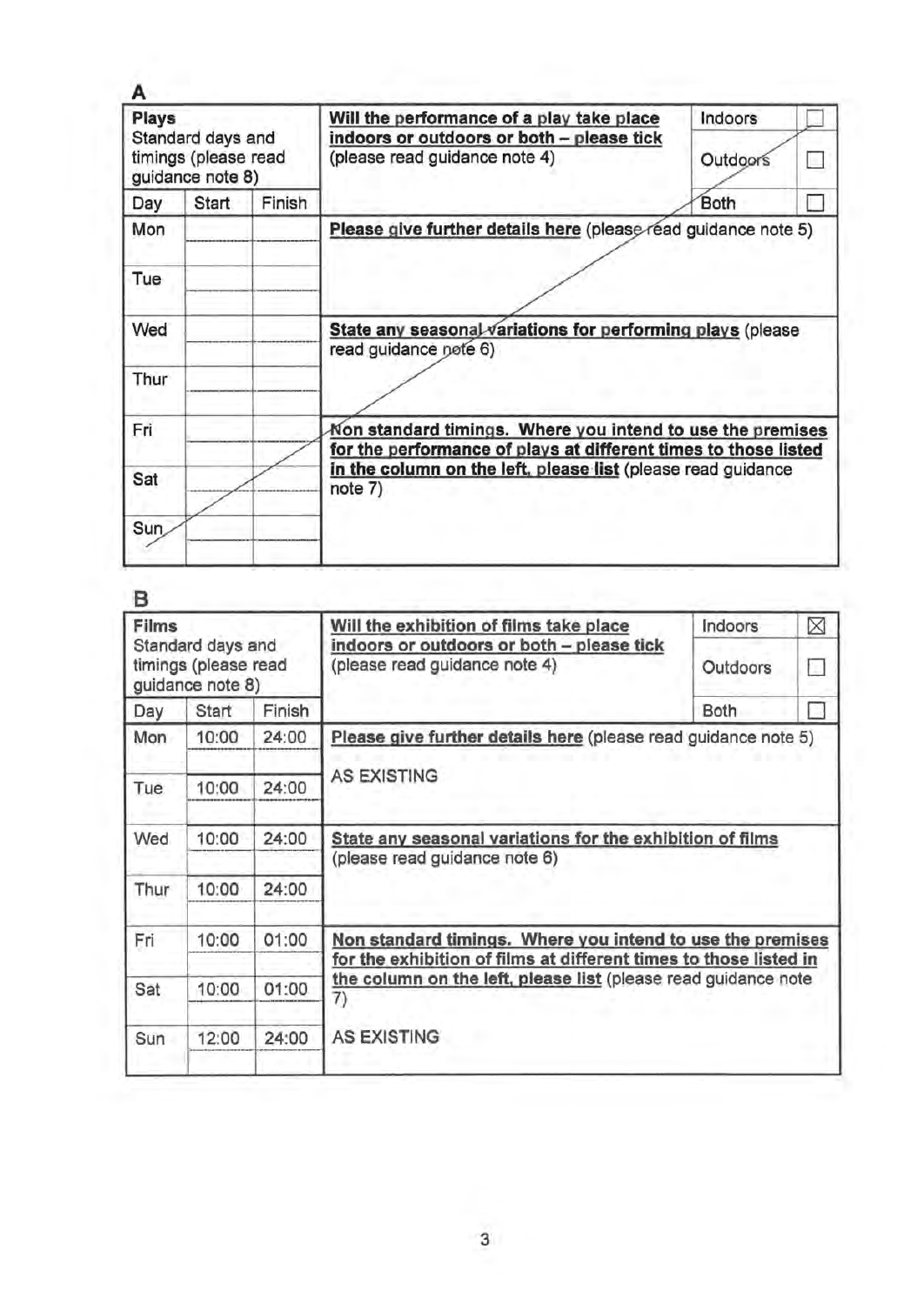| Indoor sporting<br>events<br>Standard days and<br>timings (please read<br>guidance note 8) |       |        | Please give further details (please read guidance note 5)                                                                      |  |
|--------------------------------------------------------------------------------------------|-------|--------|--------------------------------------------------------------------------------------------------------------------------------|--|
| Day                                                                                        | Start | Finish |                                                                                                                                |  |
| Mon                                                                                        |       |        |                                                                                                                                |  |
| Tue                                                                                        |       |        | State any seasonal variations for indoor sporting events<br>(please read guidance note 6)                                      |  |
| Wed                                                                                        |       |        |                                                                                                                                |  |
| Thur                                                                                       |       |        | Non standard timings. Where you intend to use the premises<br>for indoor sporting events at different times to those listed in |  |
| Fri                                                                                        |       |        | the column on the left, please list (please read guidance note<br>7)                                                           |  |
| Sat                                                                                        |       |        |                                                                                                                                |  |
| Sun                                                                                        |       |        |                                                                                                                                |  |

| <b>Boxing or wrestling</b><br>entertainments<br>Standard days and<br>timings (please read<br>guidance note 8) |       |        | Will the boxing or wrestling entertainment<br>take place indoors or outdoors or both -<br>please tick (please read guidance note 4) | Indoors  |  |
|---------------------------------------------------------------------------------------------------------------|-------|--------|-------------------------------------------------------------------------------------------------------------------------------------|----------|--|
|                                                                                                               |       |        |                                                                                                                                     | Outdoors |  |
| Day                                                                                                           | Start | Finish |                                                                                                                                     | Both     |  |
| Mon                                                                                                           |       |        | Please give further details here (please read guidance note 5)                                                                      |          |  |
| Tue<br>Wed                                                                                                    |       |        | State any seasonal variations for boxing or wrestling<br>entertainment (please read guidance note 6)                                |          |  |
| Thur                                                                                                          |       |        |                                                                                                                                     |          |  |
| Fri                                                                                                           |       |        | Non standard timings. Where you intend to use the premises<br>for boxing or wrestling entertainment at different times to           |          |  |
| Sat                                                                                                           |       |        | those listed in the column on the left, please list (please read<br>guidance note 7)                                                |          |  |
|                                                                                                               |       |        |                                                                                                                                     |          |  |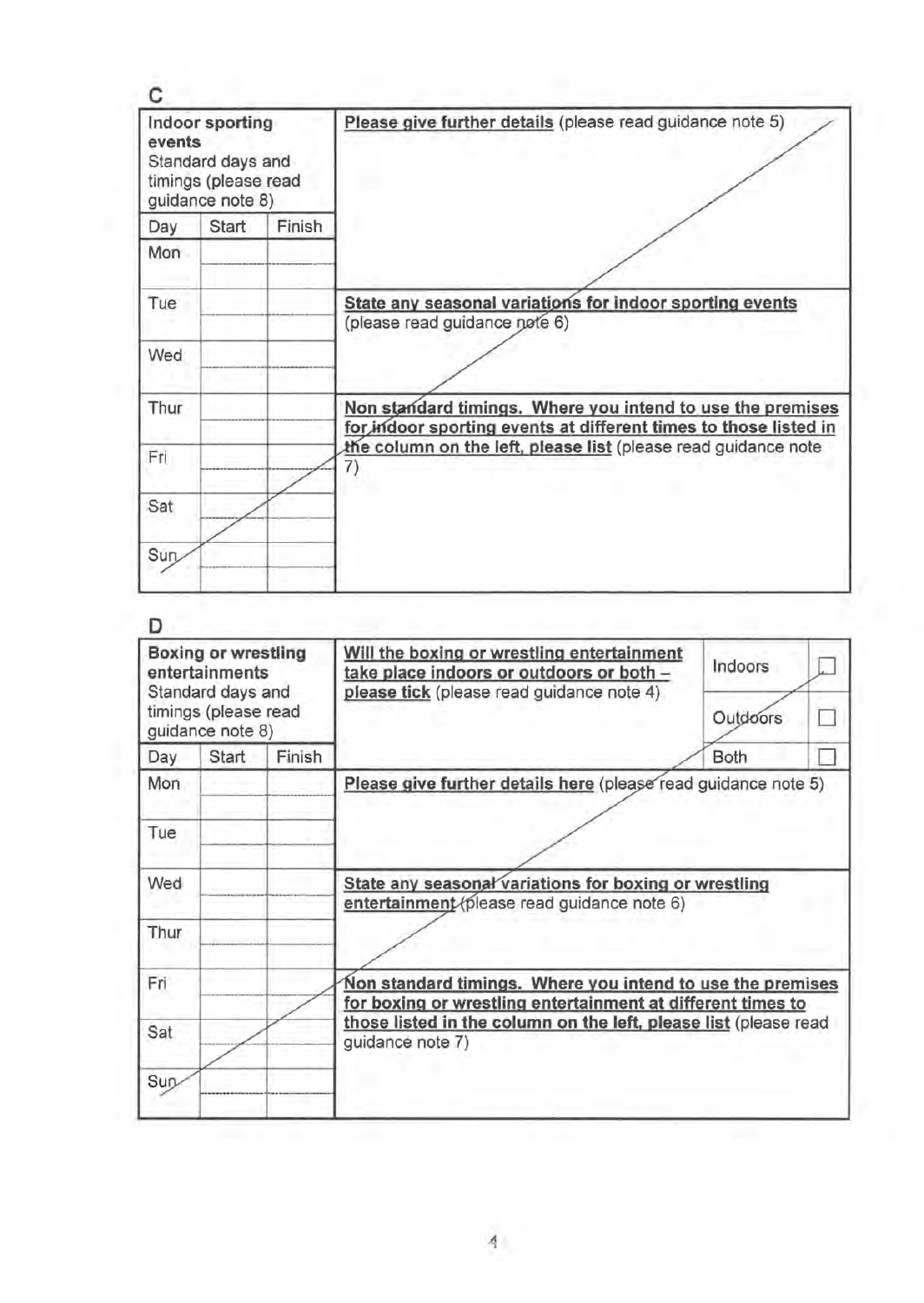| Live music<br>Standard days and<br>timings (please read<br>guidance note 8) |       |        | Will the performance of live music take                                                                                                         | Indoors  | ⊠  |  |
|-----------------------------------------------------------------------------|-------|--------|-------------------------------------------------------------------------------------------------------------------------------------------------|----------|----|--|
|                                                                             |       |        | place indoors or outdoors or both - please<br>tick (please read guidance note 4)                                                                | Outdoors | r. |  |
| Day                                                                         | Start | Finish |                                                                                                                                                 | Both     |    |  |
| Mon                                                                         | 10:00 | 24:00  | Please give further details here (please read guidance note 5)                                                                                  |          |    |  |
| Tue                                                                         | 10:00 | 24:00  | <b>AS EXISTING</b>                                                                                                                              |          |    |  |
| Wed                                                                         | 10:00 | 24:00  | State any seasonal variations for the performance of live<br>music (please read guidance note 6)                                                |          |    |  |
| Thur                                                                        | 10:00 | 24:00  |                                                                                                                                                 |          |    |  |
| Fri                                                                         | 10:00 | 01:00  | Non standard timings. Where you intend to use the premises                                                                                      |          |    |  |
| Sat                                                                         | 10:00 | 01:00  | for the performance of live music at different times to those<br>listed in the column on the left, please list (please read<br>guidance note 7) |          |    |  |
| Sun                                                                         | 12:00 | 24:00  | <b>AS EXISTING</b>                                                                                                                              |          |    |  |

# **F**

|      | <b>Recorded music</b>                                         |        | Will the playing of recorded music take                                                                                                         | Indoors                                                        | ⊠ |  |
|------|---------------------------------------------------------------|--------|-------------------------------------------------------------------------------------------------------------------------------------------------|----------------------------------------------------------------|---|--|
|      | Standard days and<br>timings (please read<br>guidance note 8) |        | place indoors or outdoors or both - please<br>tick (please read guidance note 4)                                                                | Outdoors                                                       |   |  |
| Day  | Start                                                         | Finish |                                                                                                                                                 | Both                                                           |   |  |
| Mon  | 10:00                                                         | 24:00  |                                                                                                                                                 | Please give further details here (please read guidance note 5) |   |  |
| Tue  | 10:00                                                         | 24:00  | <b>AS EXISTING</b>                                                                                                                              |                                                                |   |  |
| Wed  | 10:00                                                         | 24:00  | State any seasonal variations for the playing of recorded<br>music (please read guidance note 6)                                                |                                                                |   |  |
| Thur | 10:00                                                         | 24:00  |                                                                                                                                                 |                                                                |   |  |
| Fri  | 10:00                                                         | 01:00  | Non standard timings. Where you intend to use the premises                                                                                      |                                                                |   |  |
| Sat  | 10:00                                                         | 01:00  | for the playing of recorded music at different times to those<br>listed in the column on the left, please list (please read<br>guidance note 7) |                                                                |   |  |
|      |                                                               |        |                                                                                                                                                 |                                                                |   |  |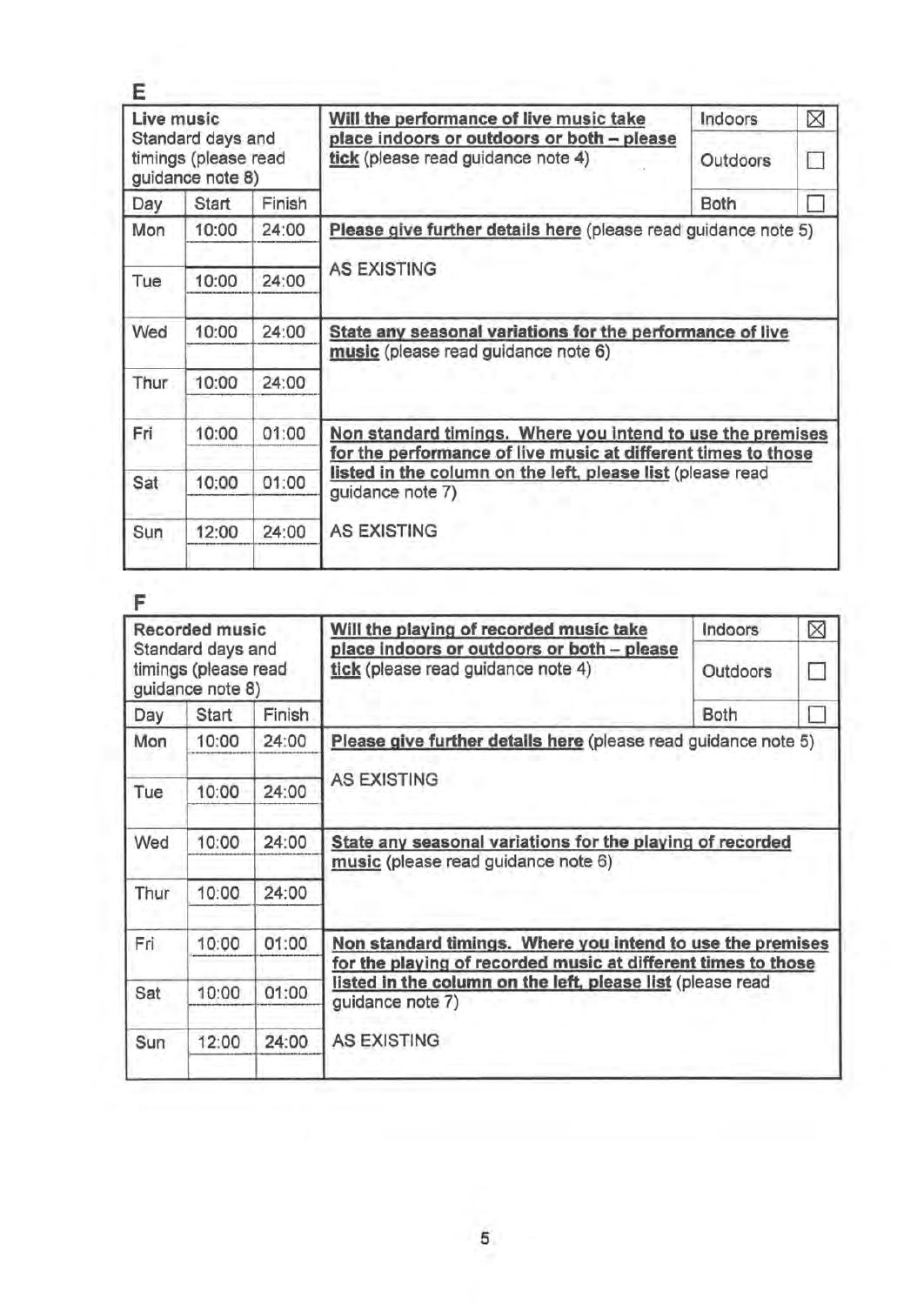| <b>Performances of</b><br>dance<br>Standard days and<br>timings (please read<br>guidance note 8) |                       |        | Will the performance of dance take place<br>indoors or outdoors or both - please tick                                                                                                                    | Indoors  | ⊠ |
|--------------------------------------------------------------------------------------------------|-----------------------|--------|----------------------------------------------------------------------------------------------------------------------------------------------------------------------------------------------------------|----------|---|
|                                                                                                  |                       |        | (please read guidance note 4)                                                                                                                                                                            | Outdoors |   |
| Day                                                                                              | Start                 | Finish |                                                                                                                                                                                                          | Both     |   |
| Mon                                                                                              | 10:00                 | 24:00  | Please give further details here (please read guidance note 5)                                                                                                                                           |          |   |
| Tue                                                                                              | 10:00                 | 24:00  | <b>AS EXISTING</b>                                                                                                                                                                                       |          |   |
| Wed                                                                                              | 10:00                 | 24:00  | State any seasonal variations for the performance of dance<br>(please read guidance note 6)                                                                                                              |          |   |
| Thur                                                                                             | 10:00                 | 24:00  |                                                                                                                                                                                                          |          |   |
| Fri                                                                                              | 10:00                 | 01:00  | Non standard timings. Where you intend to use the premises<br>for the performance of dance at different times to those listed<br>in the column on the left, please list (please read guidance<br>note 7) |          |   |
| Sat                                                                                              | 10:00                 | 01:00  |                                                                                                                                                                                                          |          |   |
|                                                                                                  | 24:00<br>Sun<br>12:00 |        |                                                                                                                                                                                                          |          |   |

## **H**

| Anything of a similar<br>description to that<br>falling within (e), (f) or<br>(g)<br>Standard days and<br>timings (please read<br>guidance note 8) |                |                | Please give a description of the type of entertainment you will be<br>providing                                                          |             |   |
|----------------------------------------------------------------------------------------------------------------------------------------------------|----------------|----------------|------------------------------------------------------------------------------------------------------------------------------------------|-------------|---|
| Day                                                                                                                                                | Start          | Finish         | Will this entertainment take place indoors or                                                                                            | Indoors     | ⊠ |
| Mon                                                                                                                                                | 10:00          | 24:00          | outdoors or both - please tick (please read<br>guidance note 4)                                                                          | Outdoors    |   |
|                                                                                                                                                    |                |                |                                                                                                                                          | <b>Both</b> | n |
| Tue<br>Wed                                                                                                                                         | 10:00<br>10:00 | 24:00<br>24:00 | Please give further details here (please read guidance note 5)<br><b>AS EXISTING</b>                                                     |             |   |
| Thur                                                                                                                                               | 10:00          | 24:00          | State any seasonal variations for entertainment of a similar<br>description to that falling within (e), (f) or (g) (please read guidance |             |   |
| Fri                                                                                                                                                | 10:00          | 01:00          | note 6)                                                                                                                                  |             |   |
| Sat                                                                                                                                                | 10:00          | 01:00          | Non standard timings. Where you intend to use the premises for<br>the entertainment of a similar description to that falling within (e), |             |   |
| Sun                                                                                                                                                | 12:00          | 24:00          | (f) or (g) at different times to those listed in the column on the left,<br>please list (please read guidance note 7)                    |             |   |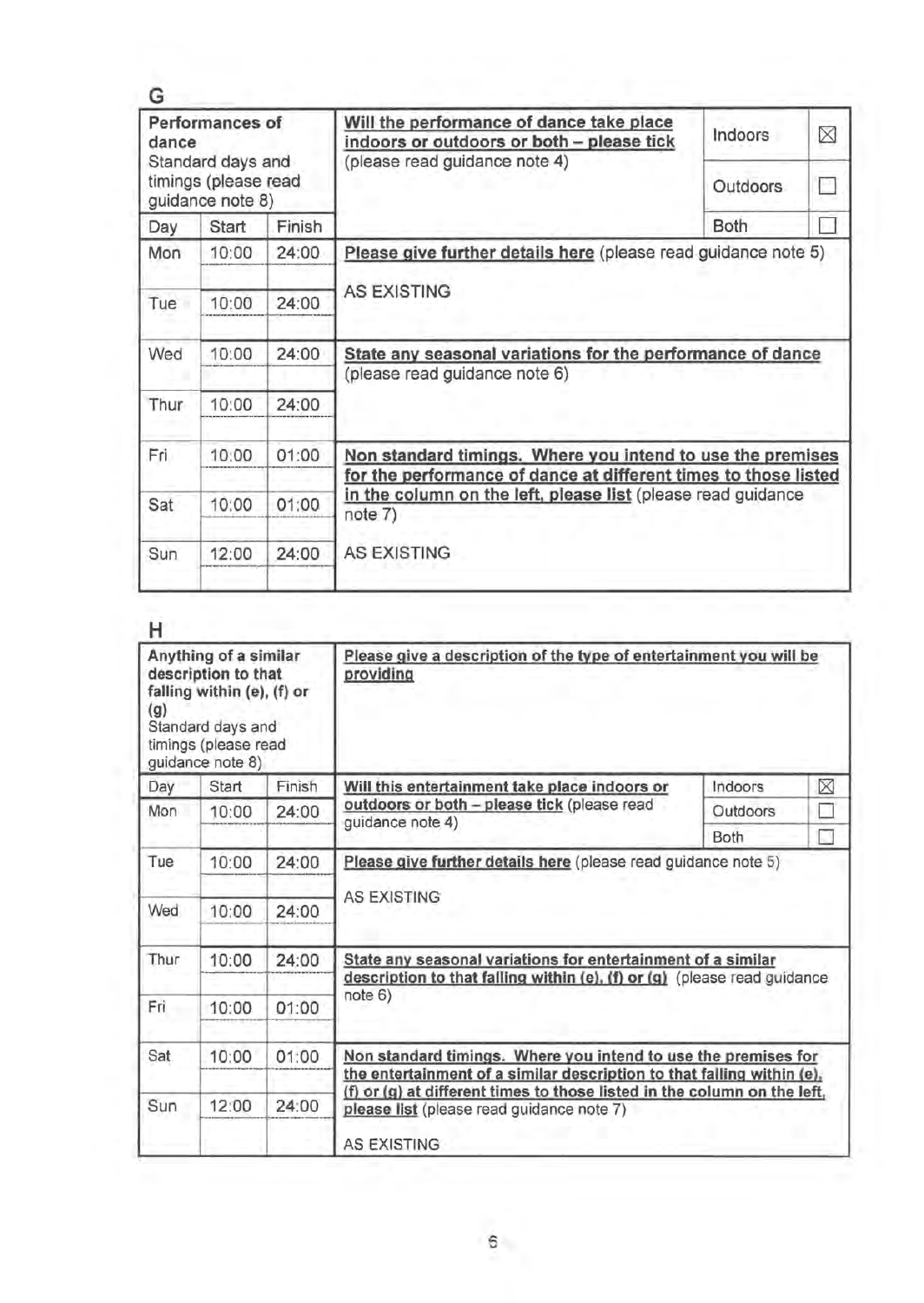| Late night refreshment<br>Standard days and<br>timings (please read |                           |        | Will the provision of late night refreshment take<br>place indoors or outdoors or both - please tick<br>(please read guidance note 4) | Indoors<br>Outdoors                                                                                                                              | ⊠ |  |  |
|---------------------------------------------------------------------|---------------------------|--------|---------------------------------------------------------------------------------------------------------------------------------------|--------------------------------------------------------------------------------------------------------------------------------------------------|---|--|--|
| Day                                                                 | guidance note 8)<br>Start | Finish |                                                                                                                                       | <b>Both</b>                                                                                                                                      |   |  |  |
| <b>Mon</b>                                                          | 23:00                     | 24:00  | Please give further details here (please read guidance note 5)                                                                        |                                                                                                                                                  |   |  |  |
| Tue                                                                 | 23:00                     | 24:00  | <b>AS EXISTING</b>                                                                                                                    |                                                                                                                                                  |   |  |  |
| Wed                                                                 | 23:00                     | 24:00  | State any seasonal variations for the provision of late night<br>refreshment (please read guidance note 6)                            |                                                                                                                                                  |   |  |  |
| Thur                                                                | 23:00                     | 24:00  |                                                                                                                                       |                                                                                                                                                  |   |  |  |
| Fri                                                                 | 23:00                     | 01:00  | Non standard timings. Where you intend to use the premises for                                                                        |                                                                                                                                                  |   |  |  |
| Sat                                                                 | 23:00                     | 01:00  | 7)                                                                                                                                    | the provision of late night refreshment at different times, to those<br>listed in the column on the left, please list (please read guidance note |   |  |  |
| Sun                                                                 | 23:00                     | 24:00  | <b>AS EXISTING</b>                                                                                                                    |                                                                                                                                                  |   |  |  |

| Supply of alcohol<br>Standard days and<br>timings (please read<br>guidance note 8) |       |        | Will the supply of alcohol be for consumption<br>On the<br>(Please tick box) (please read guidance note 9)<br>premises                   |                     |    |  |
|------------------------------------------------------------------------------------|-------|--------|------------------------------------------------------------------------------------------------------------------------------------------|---------------------|----|--|
|                                                                                    |       |        |                                                                                                                                          | Off the<br>premises | p. |  |
| Day                                                                                | Start | Finish |                                                                                                                                          | <b>Both</b>         | ⊠  |  |
| <b>Mon</b>                                                                         | 11:00 | 24:00  | State any seasonal variations for the supply of alcohol (please read<br>guidance note 6)                                                 |                     |    |  |
| Tue                                                                                | 11:00 | 24:00  |                                                                                                                                          |                     |    |  |
| Wed                                                                                | 11:00 | 24:00  | Non-standard timings. Where you intend to use the premises for<br>the supply of alcohol at different times to those listed in the column |                     |    |  |
| Thur                                                                               | 11:00 | 24:00  |                                                                                                                                          |                     |    |  |
| Fri                                                                                | 11:00 | 01:00  | on the left, please list (please read guidance note 7)                                                                                   |                     |    |  |
| Sat                                                                                | 11:00 | 01:00  |                                                                                                                                          |                     |    |  |
|                                                                                    |       |        |                                                                                                                                          |                     |    |  |

### **K**

**Please highlight any adult entertainment or services, activities, other entertainment or matters ancillary to the use of the premises that may give rise to concern** in **respect of children** {please read guidance note 8) **NONE**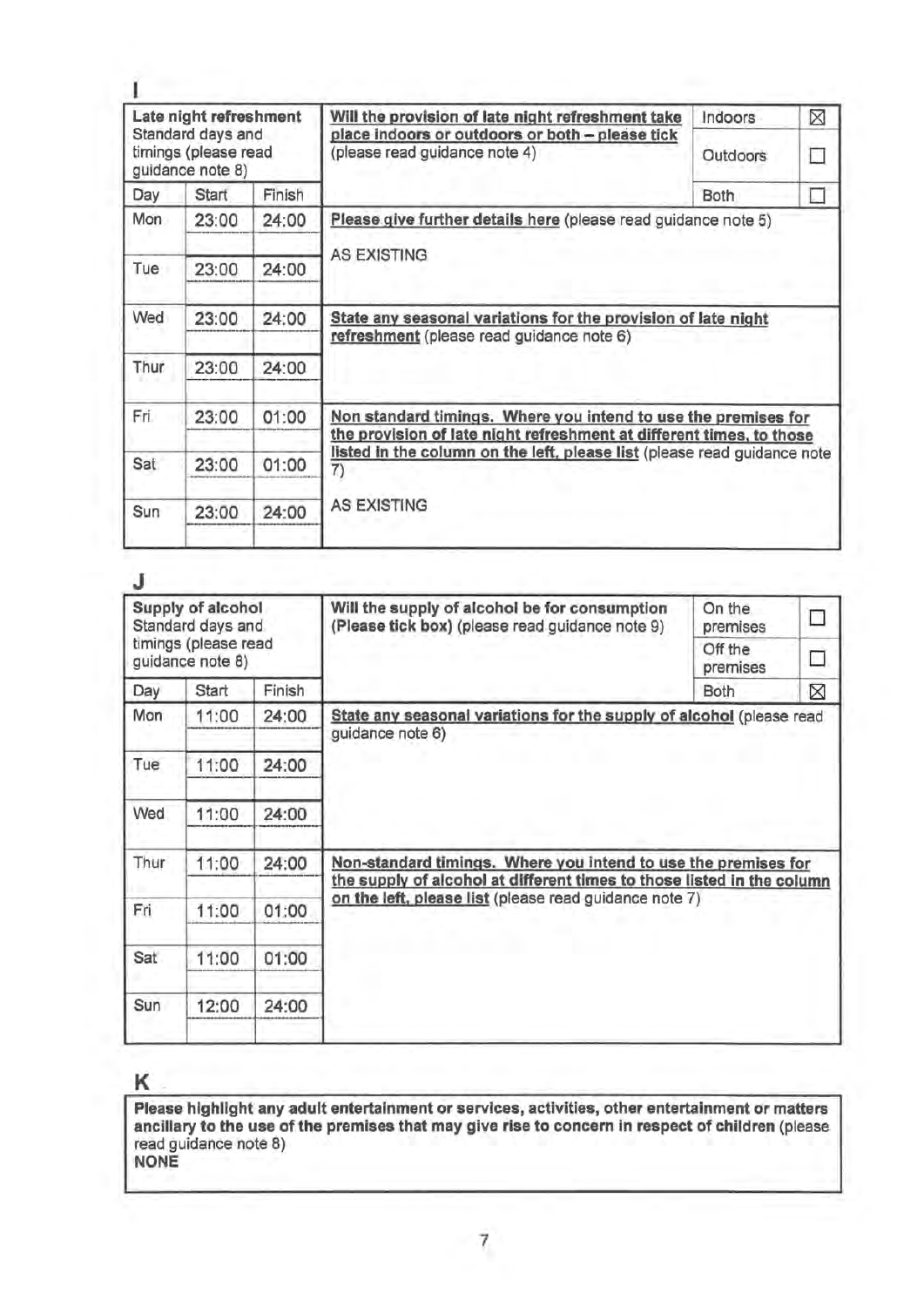| Hours premises are<br>open to the public<br>Standard days and<br>timings (please read<br>guidance note 8) |       |        | State any seasonal variations (please read guidance note 6)                                                                                                                                  |
|-----------------------------------------------------------------------------------------------------------|-------|--------|----------------------------------------------------------------------------------------------------------------------------------------------------------------------------------------------|
| Day                                                                                                       | Start | Finish |                                                                                                                                                                                              |
| Mon                                                                                                       | 10:00 | 00:30  |                                                                                                                                                                                              |
| Tue                                                                                                       | 10:00 | 00:30  |                                                                                                                                                                                              |
| Wed                                                                                                       | 10:00 | 00:30  |                                                                                                                                                                                              |
| Thur                                                                                                      | 10:00 | 00:30  | Non standard timings. Where you intend the premises to be open<br>to the public at different times from those listed in the column on<br>the left, please list (please read guidance note 7) |
| Fri                                                                                                       | 10:00 | 01:30  | <b>AS EXISTING</b>                                                                                                                                                                           |
| Sat                                                                                                       | 10:00 | 01:30  |                                                                                                                                                                                              |
| Sun                                                                                                       | 12:00 | 00:30  |                                                                                                                                                                                              |

Please identify those conditions currently imposed on the licence which you believe could be removed as a consequence of the proposed variation you are seeking NONE

Please tick yes

☑

п

- I have enclosed the premises licence
- I have enclosed the relevant part of the premises licence

If you have not ticked one of these boxes please fill in reasons for not including the licence, or part of it, below

Reasons why I have failed to enclose the premises licence or relevant part of premises licence

**M** Describe any additional steps you intend to take to promote the four licensing objectives as a result of the proposed variation:

**a) General** - **all four licensing objectives (b,c,d,e)** (please read guidance note 11)

Bearing in mind the nature of this variation and those conditions already attached to the Premises Licence, nothing further is required.

### **b)** The prevention of crime and disorder

See box a) above.

# **c) Public safety**<br>See box a) above.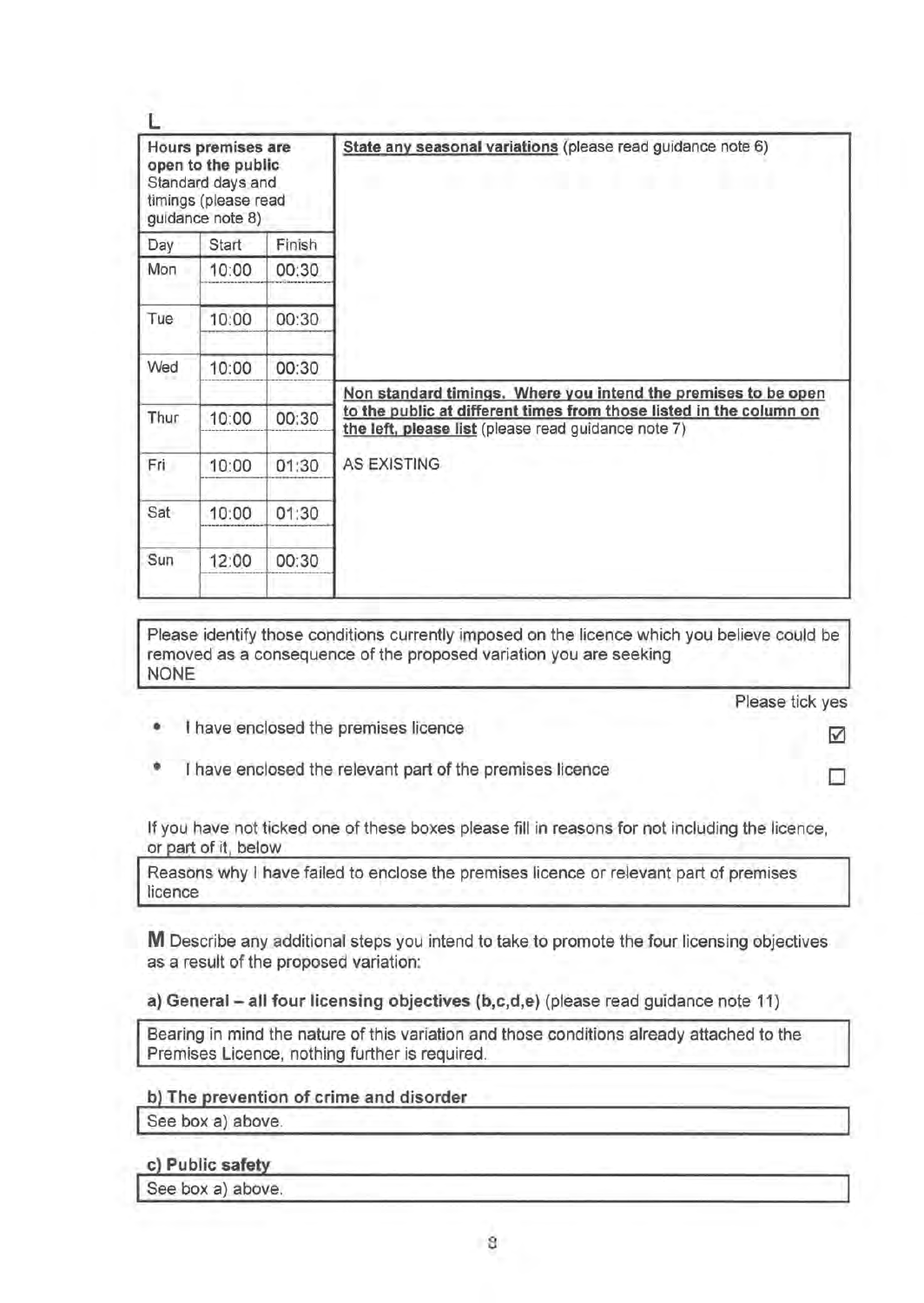### **d The revention of ublic nuisance**

See box a) above.

### **e)** The protection of children from harm

See box a) above.

|                                                                                                                                                 | Please tick yes |
|-------------------------------------------------------------------------------------------------------------------------------------------------|-----------------|
| I have made or enclosed payment of the fee or                                                                                                   | ✓               |
| I have not made or enclosed payment of the fee because this application has<br>been made in relation to the introduction of the late night levy |                 |
| I have sent copies of this application and the plan to responsible authorities and<br>others where applicable                                   | ☑               |
| I understand that I must now advertise my application                                                                                           | ☑               |
| I have enclosed the premises licence or relevant part of it or explanation                                                                      | ☑               |
| I understand that if I do not comply with the above requirements my application<br>will be rejected                                             | ☑               |
|                                                                                                                                                 |                 |

**IT IS AN OFFENCE, UNDER SECTION 158 OF THE LICENSING ACT 2003, TO MAKE A FALSE STATEMENT IN OR IN CONNECTION WITH THIS APPLICATION. THOSE WHO MAKE A FALSE STATEMENT MAY BE LIABLE ON SUMMARY CONVICTION TO A**  FINE OF ANY AMOUNT.

Part 5 - Signatures (please read guidance note 12)

**Signature of applicant (the current premises licence holder) or applicant's solicitor or other duly authorised agent** (please read guidance note 13). **If signing on behalf of the applicant please state** in **what capacity.** 

| Signature |                                                                |  |
|-----------|----------------------------------------------------------------|--|
| Date      | 24 February 2022                                               |  |
| Capacity  | Poppleston Allen - Solicitors for & on behalf of the applicant |  |

**Where the premises licence is jointly held signature of 2nd applicant (the current premises licence holder) or 2nd applicant's solicitor or other authorised agent** (please read guidance note14). **If signing on behalf of the applicant please state in what capacity.** 

| Signature |                                                    |
|-----------|----------------------------------------------------|
| Date      | __<br>the control of the con-<br><b>CONTRACTOR</b> |
| Capacity  | <b>CONTRACTOR</b>                                  |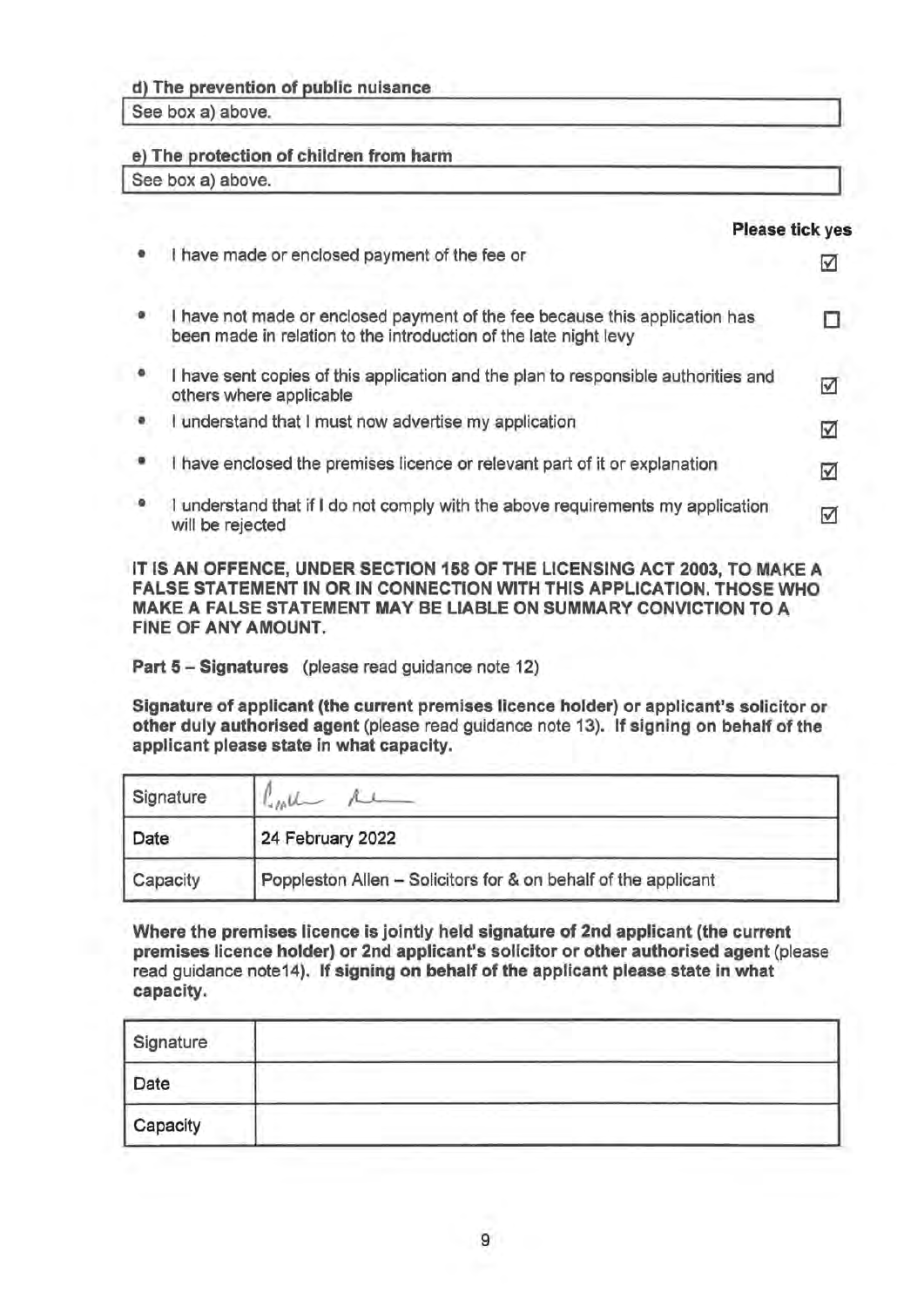| Angela Gardner<br>37 Stoney Street<br>The Lace Market | Poppleston Allen Solicitors | Contact name (where not previously given) and address for correspondence<br>associated with this application (please read guidance note 15) |  |  |
|-------------------------------------------------------|-----------------------------|---------------------------------------------------------------------------------------------------------------------------------------------|--|--|
| Post town                                             | Nottingham                  | NG11LS<br>Post<br>code                                                                                                                      |  |  |
|                                                       | Telephone number (if any)   | 0115 9349 157                                                                                                                               |  |  |
|                                                       | a.gardner@popall.co.uk      | If you would prefer us to correspond with you by e-mail your e-mail address (optional)                                                      |  |  |

### **Notes for Guidance**

**This application cannot be used to vary the licence so as to extend the period for which the licence has effect or to vary substantially the premises to which it relates. If you wish to make that type of change to the premises licence you should make a new premises licence application under section 17 of the Licensing Act 2003.** 

- 1. You do not have to pay a fee if the only purpose of the variation for which you are applying is to avoid becoming liable for the late night levy
- 2. Describe the premises. For example the type of premises, its general situation and layout and any other information which could be relevant to the licensing objectives. Where your application includes off-supplies of alcohol and you intend to provide a place for consumption of these off-supplies you must include a description of where the place will be and its proximity to the premises.
- 3. In terms of specific regulated entertainments please note that:
	- Plays: no licence is required for performances between 08.00 and 23.00 on any day, provided that the audience does not exceed 500.
	- Films: no licence is required for 'not-for-profit' film exhibition held in community premises between 08.00 and 23.00 on any day provided that the audience does not exceed 500 and the organiser (a) gets consent to the screening from a person who is responsible for the premises; and (b) ensures that each such screening abides by age classification ratings.
	- Indoor sporting events: no licence is required for performances between 08.00 and 23.00 on any day, provided that the audience does not exceed 1000.
	- Boxing or Wrestling Entertainment: no licence is required for a contest, exhibition or display of Greco-Roman wrestling, or freestyle wrestling between 08.00 and 23.00 on any day, provided that the audience does not exceed 1000. Combined fighting sports - defined as a contest, exhibition or display which combines boxing or wrestling with one or more martial arts - are licensable as a boxing or wrestling entertainment rather than an indoor sporting event.
	- Live music: no licence permission is required for:
		- o a performance of unamplified live music between 08.00 and 23.00 on any day, on any premises.
		- a performance of amplified live music between 08.00 and 23.00 on any day on premises authorised to sell alcohol for consumption on those premises, provided that the audience does not exceed 500.
		- o a performance of amplified live music between 08.00 and 23.00 on any day, in a workplace that is not licensed to sell alcohol on those premises, provided that the audience does not exceed 500.
		- o a performance of amplified live music between 08.00 and 23.00 on any day, in a church hall, village hall, community hall, or other similar community premises, that is not licensed by a premises licence to sell alcohol, provided that (a) the audience does not exceed 500, and (b) the organiser gets consent for the performance from a person who is responsible for the premises.
		- o a performance of amplified live music between 08.00 and 23.00 on any day, at the non-residential premises of (i) a local authority, or (ii) a school, or (iii) a hospital, provided that (a) the audience does not exceed 500, and (b) the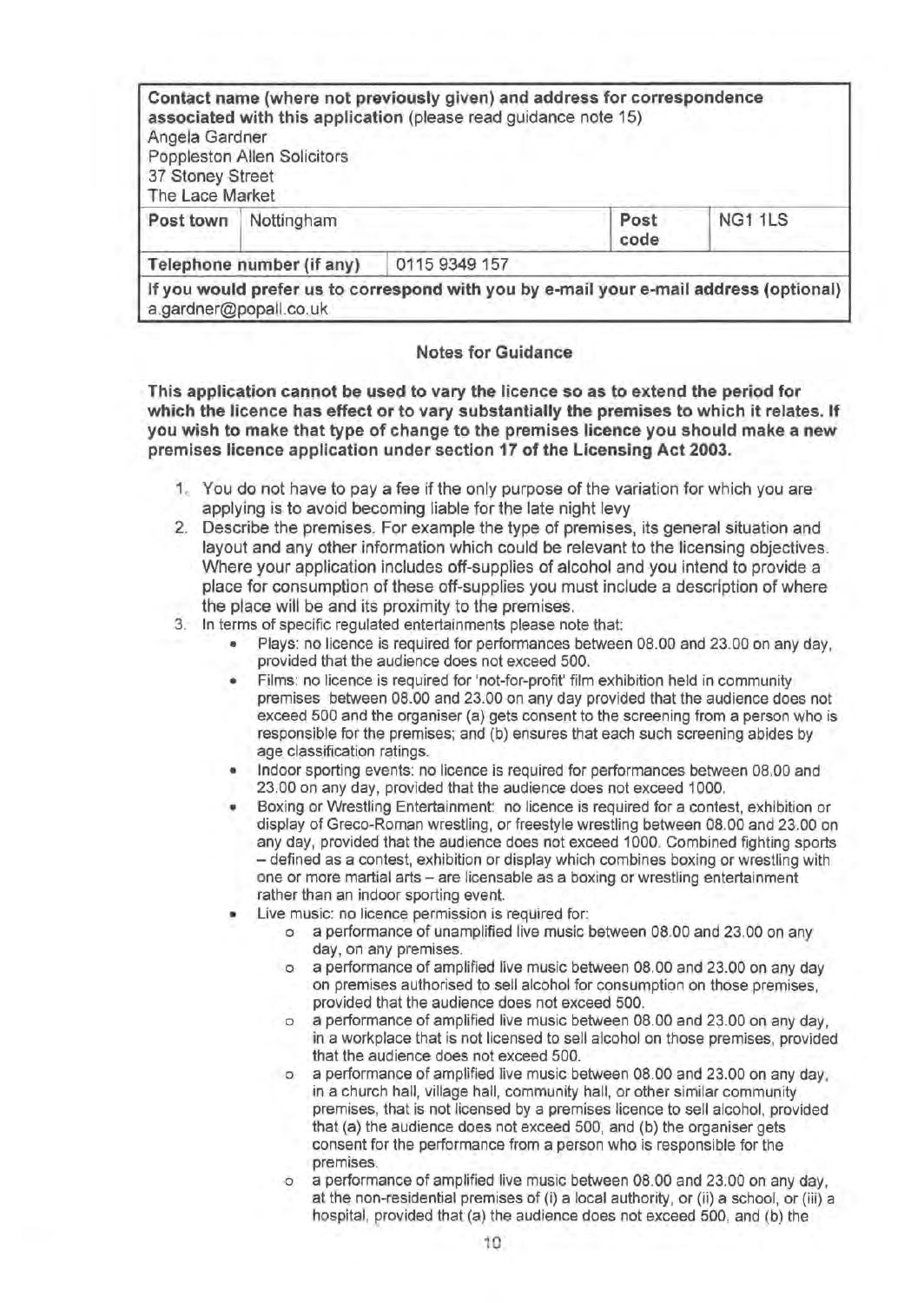organiser gets consent for the performance on the relevant premises from: (i) the local authority concerned, or (ii) the school or (iii) the health care provider for the hospital.

- Recorded Music: no licence permission is required for:
	- o any playing of recorded music between 08.00 and 23.00 on any day on premises authorised to sell alcohol for consumption on those premises, provided that the audience does not exceed 500.
	- o any playing of recorded music between 08.00 and 23.00 on any day, in a church hall, village hall, community hall, or other similar community premises, that is not licensed by a premises licence to sell alcohol, provided that (a) the audience does not exceed 500, and (b) the organiser gets consent for the performance from a person who is responsible for the premises.
	- o any playing of recorded music between 08.00 and 23.00 on any day, at the non-residential premises of (i) a local authority, or (ii) a school, or (iii) a hospital, provided that (a) the audience does not exceed 500, and (b) the organiser gets consent for the performance on the relevant premises from: (i) the local authority concerned, or (ii) the school proprietor or (iii) the health care provider for the hospital.
- Dance: no licence is required for performances between 08.00 and 23.00 on any day, provided that the audience does not exceed 500. However, a performance which amounts to adult entertainment remains licensable.
- Cross activity exemptions: no licence is required between 08.00 and 23.00 on any day, with no limit on audience **size** for:
	- o any entertainment taking place on the premises of the local authority where the entertainment is provided by or on behalf of the local authority;
	- o any entertainment taking place on the hospital premises of the health care provider where the entertainment is provided by or on behalf of the health care provider;
	- o any entertainment taking place on the premises of the school where the entertainment is provided by or on behalf of the school proprietor; and
	- o any entertainment (excluding films and a boxing or wrestling entertainment) taking place at a travelling circus, provided that (a) it takes place within a moveable structure that accommodates the audience, and (b) that the travelling circus has not been located on the same site for more than 28 consecutive days.
- 4. Where taking place in a building or other structure please tick as appropriate. Indoors may include a tent.
- 5. For example state type of activity to be authorised, if not already stated, and give relevant further details, for example (but not exclusively) whether or not music will be amplified or unamplified.
- 6. For example (but not exclusively), where the activity will occur on additional days during the summer months.
- 7. For example (but not exclusively), where you wish the activity to go on longer on a particular day e.g. Christmas Eve.
- 8. Please give timings in 24 hour clock (e.g. 16:00) and only give details for the days of the week when you intend the premises to be used for the activity.
- 9. If you wish people to be able to consume alcohol on the premises please tick on, if you wish people to be able to purchase alcohol to consume away from the premises please tick off. If you wish people to be able to do both please tick both.
- 10. Please give information about anything intended to occur at the premises or ancillary to the use of the premises which may give rise to concern in respect of children regardless of whether you intend children to have access to the premises, for example (but not exclusively) nudity or semi-nudity, films for restricted age groups or the presence of gaming machines.
- 11. Please list here steps you will take to promote all four licensing objectives together.
- 12. The application form must be signed.
- 13. An applicant's agent (for example solicitor) may sign the form on their behalf provided that they have actual authority to do so.